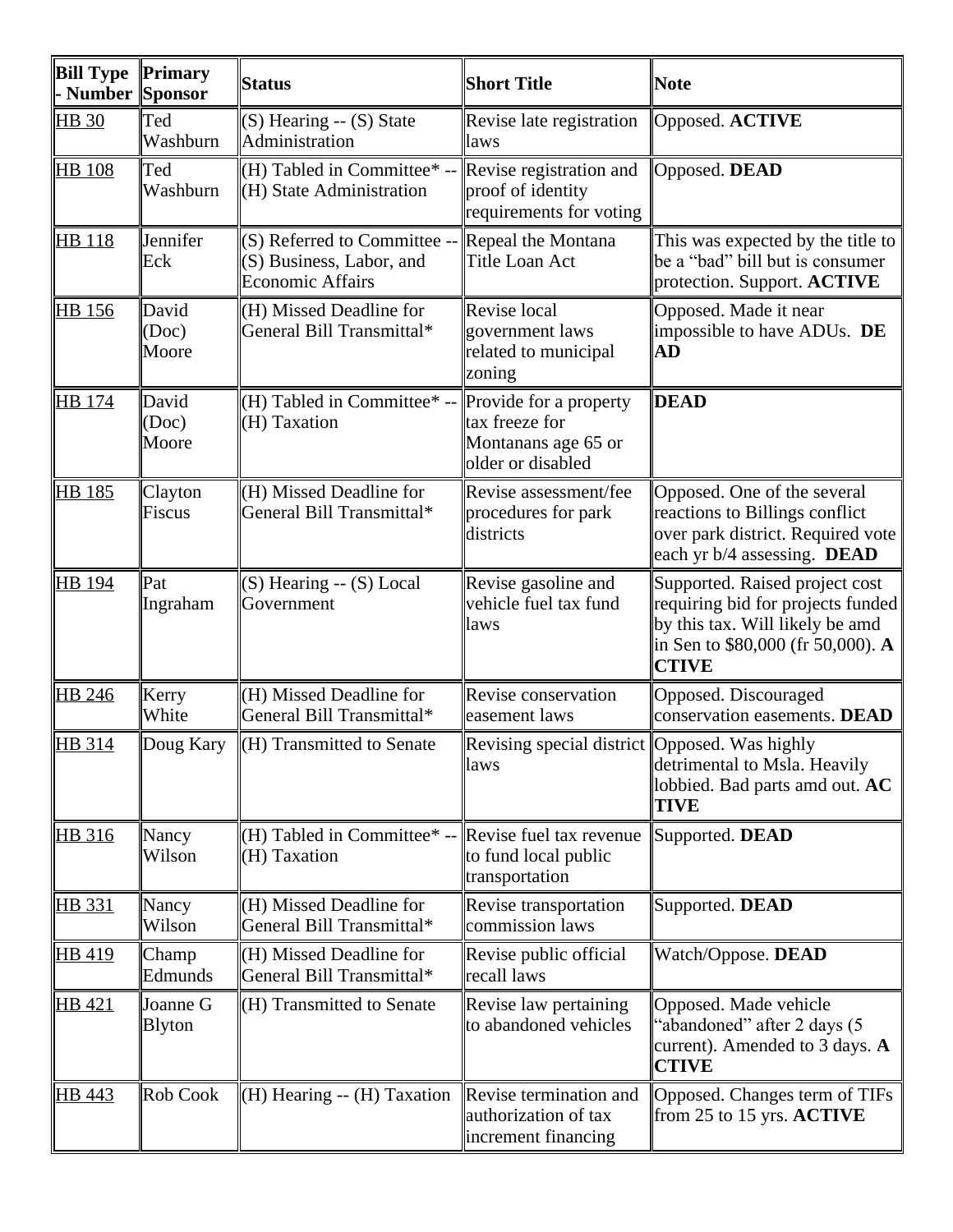| <b>HB</b> 486 |                          | Steve Lavin $\Vert$ (H) Missed Deadline for<br>General Bill Transmittal*      | Revise municipal<br>election laws to include<br>property owners                                      | Opposed. Gave owners of<br>commercial property a vote in<br>municipality where property<br>was owned. DEAD           |
|---------------|--------------------------|-------------------------------------------------------------------------------|------------------------------------------------------------------------------------------------------|----------------------------------------------------------------------------------------------------------------------|
| HB 499        | Ellie<br>Boldman<br>Hill | (H) Transmitted to Senate                                                     | Amending conveyance<br>exemptions for<br>subdivision regulations                                     | Supported. Grandfathers<br>buildings from SLR review.<br>Possibly/likely to be integrated<br>into SB 324. ACTIVE     |
| HB 526        | Ellie<br>Boldman<br>Hill | (H) Hearing -- (H) Taxation                                                   | Require a final notice<br>from the county<br>treasurer prior to<br>issuance of a tax deed            | Supporting. Yet to be heard.<br>Hearing 3/6. ACTIVE                                                                  |
| HB 531        | Ed Lieser                | (H) Missed Deadline for<br>General Bill Transmittal*                          | Revise exemptions for<br>certain divisions of land                                                   | Supported. Passed committee.<br>Died on $2^{nd}$ reading. DEAD                                                       |
| SB 40         | Edward<br><b>Buttrey</b> | (H) Hearing -- (H) Local<br>Government                                        | Generally revising<br>provisions governing<br>subdivision review                                     | Opposed. Language opposed<br>was amd out. ACTIVE                                                                     |
| <b>SB41</b>   | Edward<br><b>Buttrey</b> | (H) Committee Report--Bill<br>Concurred as Amended --<br>(H) Local Government | Prohibiting<br>consideration of future<br>subdivision impact                                         | Opposed. Passed amended.<br>Legislative intent est. in<br>committee. Other growth plans<br>allowable for use. ACTIVE |
| <b>SB 45</b>  | Jim Keane                | (H) Hearing -- (H) Federal<br>Relations, Energy, and<br>Telecommunications    | Revise the renew-able<br>portfolio standard laws<br>to include hydro<br>expansions                   | Oppose. Yet to be heard.<br>Hearing 3/11. ACTIVE                                                                     |
| SB 54         | Tom Facey                | (S) 2nd Reading Indefinitely<br>Postponed*                                    | Require worker's<br>compensation coverage<br>for volunteer<br>firefighters                           | Supported. DEAD                                                                                                      |
| <b>SB 77</b>  | John<br><b>Brenden</b>   | (H) Hearing -- (H) Local<br>Government                                        | Revise public contract<br>competitive bidding<br>$\ aw - no\ $ bid required up $\ CTIVE$<br>to \$80K | Supported. Lowered from<br>original \$100,000 to \$80,000. A                                                         |
| <b>SB 109</b> | Matthew M<br>Rosendale   | (S) Missed Deadline for<br>General Bill Transmittal*                          | Provide landlord<br>comply with building<br>code in place at original<br>construction                | Opposed. DEAD                                                                                                        |
| <b>SB</b> 111 | Matthew M<br>Rosendale   | <b>Chapter Number Assigned</b>                                                | Revising the<br>apportionment of<br>certain highway<br>construction funds                            | Msla will lose hwy funds with<br>this bill, but did not oppose                                                       |
| SB 122        | Tom Facey                | (S) Transmitted to House                                                      | Generally revise<br>election laws regarding<br>local nonpartisan<br>elections                        | Support. ACTIVE                                                                                                      |
| SB 130        | Terry<br>Murphy          | (S) Missed Deadline for<br>General Bill Transmittal*                          | Revising municipal<br>election laws                                                                  | Opposed. Gave owners of<br>commercial property a vote in<br>municipality where property<br>was owned. DEAD           |